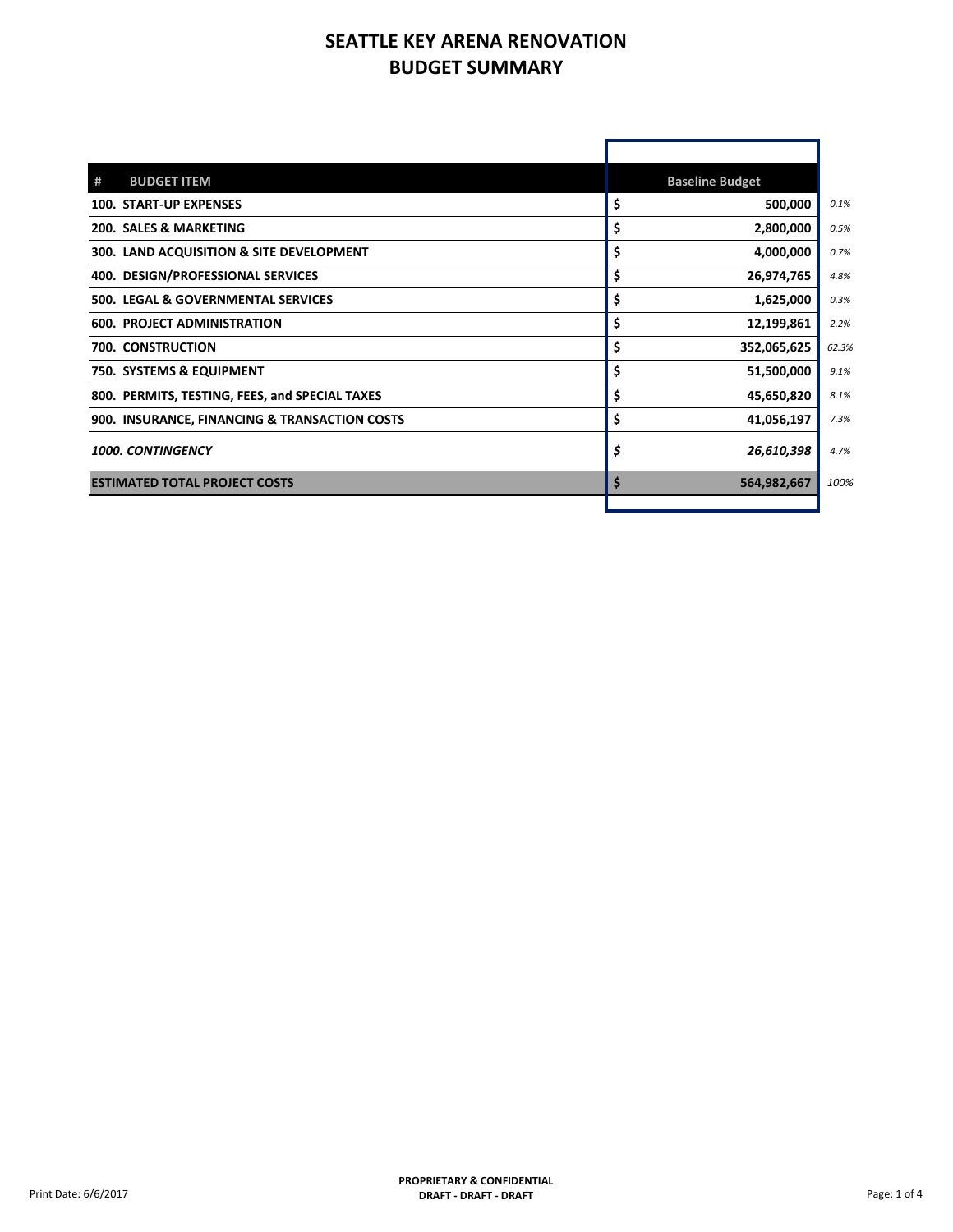

## **SEATTLE KEY ARENA RENOVATION DETAILED BUDGET**

|            | <b>DETAILED BUDGET</b>                                                               |                        |
|------------|--------------------------------------------------------------------------------------|------------------------|
|            | <b>ACCT # BUDGET ITEM</b>                                                            | <b>Baseline Budget</b> |
|            | <b>100. START-UP EXPENSES</b>                                                        |                        |
| 105        | Economic Impact Analysis / Market Study                                              | <b>OVG Direction</b>   |
| 110        | Project Feasibility Analysis / RFP Production                                        | 500,000                |
| 115        | Revenue (COI) Study                                                                  | <b>OVG Direction</b>   |
| 125        | Property Tax Assessment                                                              | <b>OVG Direction</b>   |
| 130        | Project Financial Advisor                                                            | <b>OVG Direction</b>   |
| 135        | <b>Public Relations</b>                                                              | <b>OVG Direction</b>   |
| 140        | Political Consulting / Lobbying                                                      | <b>OVG Direction</b>   |
| 145        | Food Service / Concessions Deal Consultant                                           | <b>OVG Direction</b>   |
| 170        | <b>EIS Consultant</b>                                                                | <b>OVG Direction</b>   |
| 190        | Other Predevelopment Expenditures                                                    | <b>OVG Direction</b>   |
|            | SUBTOTAL~ START-UP EXPENSES                                                          | \$<br>500,000          |
| 200.       | <b>SALES &amp; MARKETING</b>                                                         |                        |
| 210        | Naming Rights Expenses (not incl. commissions)                                       | 200,000                |
| 230        | Sponsorship Marketing Expenses (not incl. commissions)                               | 200,000                |
| 240        | Premium Seating Marketing Expenses (not incl. commissions)                           | 400,000                |
| 245        | Marketing Center / Mock Suite (depends on technology involved)                       | 1,500,000              |
| 250        | Preopening and Grand Opening Expenses<br><b>Other Marketing Expenses</b>             | 500,000<br><b>TBD</b>  |
| 260        |                                                                                      |                        |
|            | SUBTOTAL~ SALES & MARKETING                                                          | \$<br>2,800,000        |
|            | 300. LAND ACQUISITION & SITE DEVELOPMENT                                             |                        |
| 310        | Land Acquisition                                                                     | N/A                    |
| 320        | Title, Fees, Interest, Misc                                                          | N/A                    |
| 330        | Hazardous Material Remediation                                                       | TBD                    |
| 340        | Property Taxes, Land carrying costs                                                  | N/A                    |
| 370        | Street Closures / Utility Relocation / Street Vacation                               | TBD                    |
| 380<br>390 | Site Demolition<br>Public Art figured 1%                                             | 4,000,000<br>TBD       |
|            | SUBTOTAL~ LAND ACQUISITION & SITE DEVELOPMENT                                        | \$<br>4,000,000        |
|            | 400. DESIGN/PROFESSIONAL SERVICES                                                    |                        |
| 405        | Basic Design & Engineering Services (6.5% of 710)                                    | 22,884,266             |
| 410        | Additional Services - Architecture & Engineering (10% of 405)                        | 2,288,427              |
| 415        | Reimbursable - Architecture & Engineering (5% of 405)                                | 1,144,213              |
| 420        | <b>Structural Engineer</b>                                                           | Incl $w/405$           |
| 421        | <b>MEP Engineer</b>                                                                  | Incl $w/405$           |
| 422        | Civil Engineer                                                                       | Incl $w/405$           |
| 423        | <b>Technical Systems Engineer</b>                                                    | Incl $w/405$           |
| 424        | <b>ADA Consultant</b>                                                                | Incl $w/405$           |
| 425        | Landscape Design                                                                     | Incl $w/405$           |
| 426        | Graphics Design (Directional)                                                        | Incl $w/405$           |
| 427        | Graphics Design (Experiential)                                                       | Incl $w/405$           |
| 428        | Foodservice Design                                                                   | Incl $w/405$           |
| 430        | <b>Traffic and Parking Studies</b>                                                   | 100,000                |
| 431        | Site Surveying (Boundary & Topographic)                                              | 75,000                 |
| 432        | <b>Environmental Testing</b>                                                         | 75,000                 |
| 433        | Site Surveying (Boundary & Topographic)<br>Geotechnical Report/Ground Water Analysis | 75,060                 |
| 434        |                                                                                      | 100,000<br>TBD         |
| 435        | Seismic Study<br>Surrounding Building Testing & Inspections                          |                        |
| 436<br>440 |                                                                                      | TBD                    |
| 450        | LEED Design and Commissioning Consultants<br>Other Design Related Consultants        | 200,000<br>100,000     |
|            |                                                                                      |                        |
|            | SUBTOTAL~ DESIGN/PROFESSIONAL SERVICES                                               | 26,974,765             |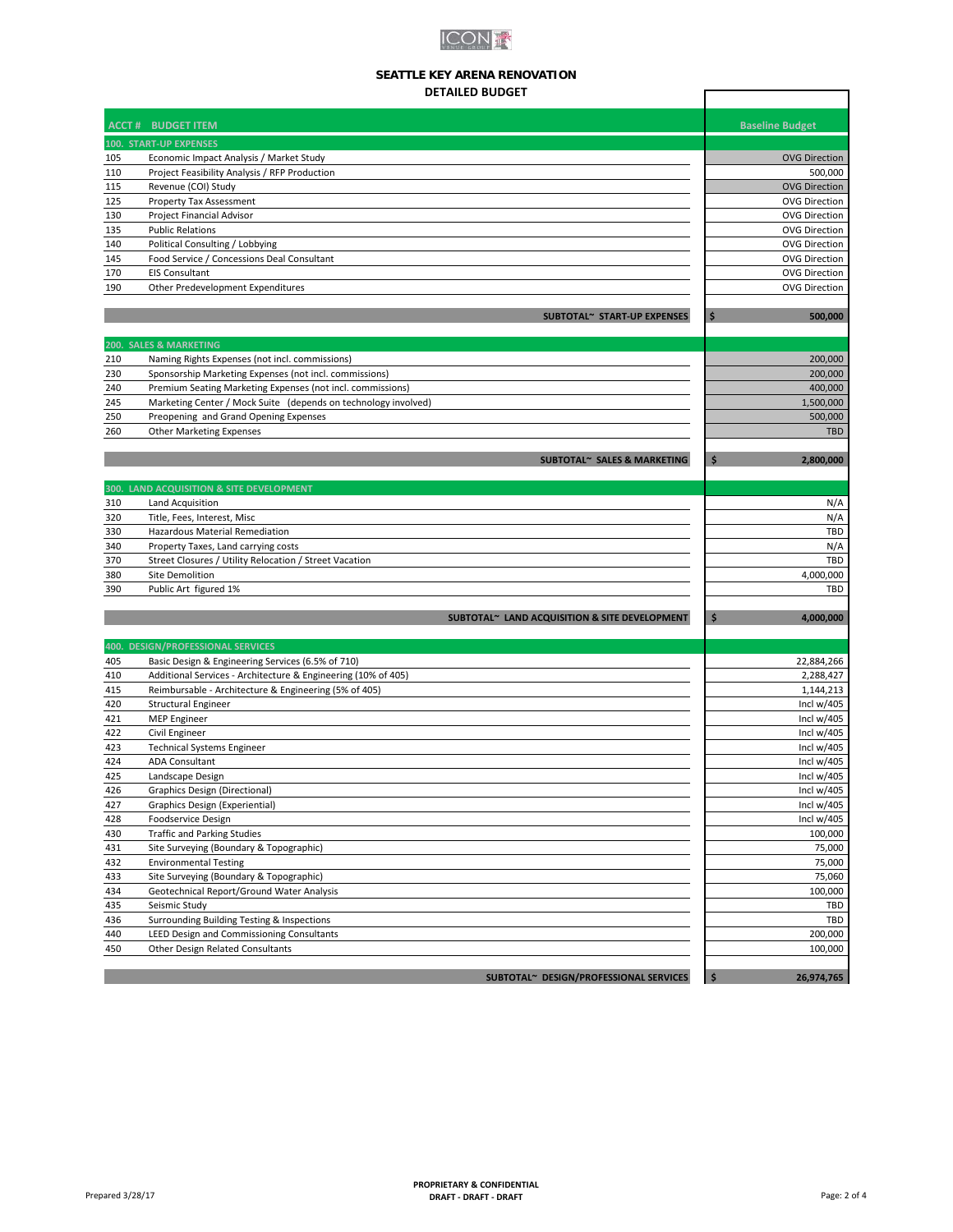# **ICON K**

## **SEATTLE KEY ARENA RENOVATION DETAILED BUDGET**

 $\Gamma$ 

|            | <b>ACCT # BUDGET ITEM</b>                                                     |                     | <b>Baseline Budget</b>    |
|------------|-------------------------------------------------------------------------------|---------------------|---------------------------|
|            | 500. LEGAL & GOVERNMENTAL SERVICES                                            |                     |                           |
| 510        | Legal Services (Transaction & Administrative)                                 | \$                  | 500,000                   |
| 520        | Legal Services (Insurance / Risk Mgmt)                                        |                     | 200,000                   |
| 530        | Legal Services (Design / Construction Related)                                |                     | 500,000                   |
| 540        | City Facilitator Services (Zoning & Permits)                                  |                     | 200,000                   |
| 550        | MBE/WBE Facilitator (diversity coordinator)                                   |                     | 225,000                   |
| 590        | Other                                                                         |                     | <b>TBD</b>                |
|            | SUBTOTAL~ LEGAL & GOVERNMENTAL SERVICES                                       | \$                  | 1,625,000                 |
|            | <b>600. PROJECT ADMINISTRATION</b>                                            |                     |                           |
| 605        | OVG Management & Administration Expenses                                      |                     | <b>OVG Direction</b>      |
| 610        | <b>OVG Staff Reimbursable</b>                                                 |                     | <b>OVG Direction</b>      |
| 620        | Owner's Representative / Project Manager                                      | \$                  | 10,863,510                |
| 621        | Project Manager Reimbursables                                                 | \$                  | 1,086,351                 |
| 635        | Project Office Expense                                                        |                     | TBD<br>TBD                |
| 640<br>645 | Office Build-out Expense<br>Furniture, Fixtures, & Equipment (Project Office) |                     | TBD                       |
| 650        | <b>Rent Expense</b>                                                           |                     | TBD                       |
| 655        | <b>Operating Expenses</b>                                                     |                     | TBD                       |
| 660        | Equipment/Computer Maintenance                                                |                     | <b>TBD</b>                |
| 690        | Other Administrative Expenses                                                 |                     | <b>TBD</b>                |
| 695        | Printing/Reproduction Expenses                                                |                     | 250,000                   |
|            | SUBTOTAL~ PROJECT ADMINISTRATION                                              | \$                  | 12,199,861                |
|            |                                                                               |                     |                           |
| 700.       | <b>CONSTRUCTION</b>                                                           |                     |                           |
| 701        | <b>Preconstruction Services Fees</b>                                          |                     | 815,625                   |
| 710        | Construction Direct Costs (Arena Renovation and Site Development              | \$                  | 326,250,000               |
| 711<br>712 | CM/GC Fee<br><b>CM/GC General Conditions</b>                                  |                     | Incl.<br>Incl.            |
| 713        | CM/ GC General Requirements                                                   |                     | Incl.                     |
| 714        | CM/GC Bonds & Insurance                                                       |                     | Incl.                     |
| 715        | CM/GC Design Phase Contingency                                                |                     | Incl.                     |
| 716        | <b>CM/GC Construction Phase Contingency</b>                                   |                     | Incl.                     |
| 720        | <b>Interior Demolition</b>                                                    |                     | Incl.                     |
| 725        | Parking Garage                                                                | \$                  | 25,000,000                |
| 727        | South Parcel Building                                                         |                     | Separate Developer Budget |
| 740        | Hard Construction Cost (Technology Premium)                                   |                     | Incl.                     |
|            | SUBTOTAL~ CONSTRUCTION                                                        | \$                  | 352,065,625               |
|            | 750. SYSTEMS & EQUIPMENT                                                      |                     |                           |
| 755        | Concession Equipment, POS                                                     | \$                  | 10,000,000                |
| 756        | Concession Menu Boards, Condiments Stands, Misc.                              | \$                  | 2,000,000                 |
| 757        | Concession Personal Equipment, Service wares, Small wares and POS (sch C)     | Ś                   | 1,500,000                 |
| 760        | Scoreboard & Video Systems                                                    | \$<br>\$            | 10,000,000                |
| 761<br>762 | Video Production & Control Room<br>Audio Systems                              | \$                  | 4,000,000<br>3,250,000    |
| 763        | <b>MATV</b>                                                                   | \$                  | 2,000,000                 |
| 764        | <b>Broadcast Cable</b>                                                        | \$                  | 2,000,000                 |
| 765        | Security / CCTV                                                               | \$                  | 1,750,000                 |
| 766        | Distributed Antena System                                                     | \$                  | 1,000,000                 |
| 767        | WiFi System                                                                   | \$                  | 1,500,000                 |
| 768        | <b>IPTV</b>                                                                   | \$                  | 2,500,000                 |
| 769        | Network Structured Cabling & Converged Network                                | \$                  | 3,000,000                 |
| 770        | Display Systems - Sponsorship                                                 | \$                  | 2,000,000                 |
| 771        | Renewable Energy Systems & Equipment                                          |                     | TBD                       |
| 790        | Other General Arena FFE                                                       | \$                  | 5,000,000                 |
|            | SUBTOTAL~ SYSTEMS & EQUIPMENT                                                 | $\ddot{\mathsf{s}}$ | 51,500,000                |